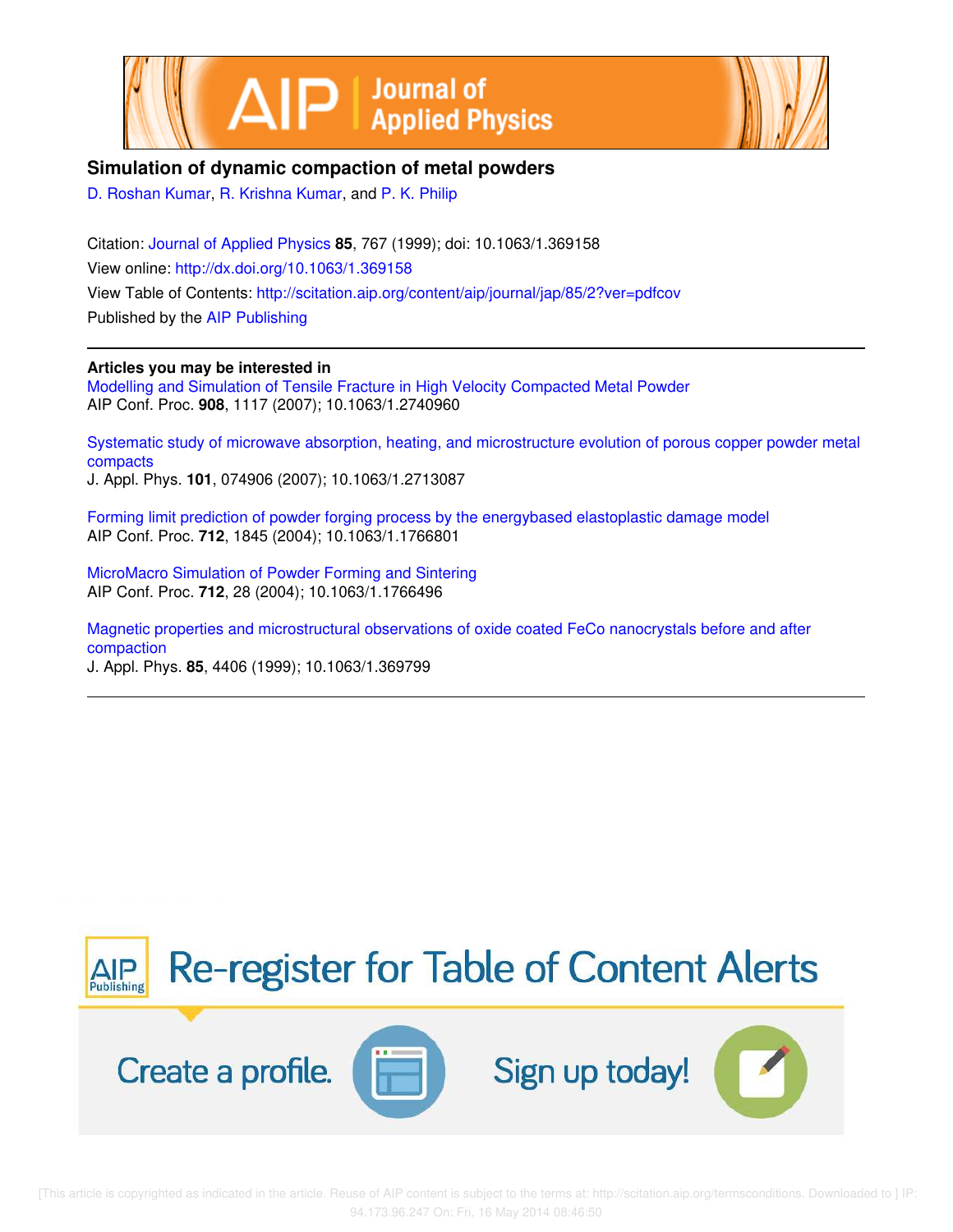# **Simulation of dynamic compaction of metal powders**

D. Roshan Kumar, R. Krishna Kumar,<sup>a)</sup> and P. K. Philip

*Manufacturing Engineering Section, Department of Mechanical Engineering, Indian Institute of Technology, Madras 600 036, India*

(Received 22 June 1998; accepted for publication 6 October 1998)

This article presents numerical studies on the deformation of particles during dynamic compaction of metal powders. The analysis of the process is based on a micromechanics approach using multiple particle configurations. The material considered is elastoviscoplastic with interparticle friction. Two-dimensional studies on particles in close packed arrangement were carried out using plane strain conditions for deformation and thermal response. The finite element method using an explicit dynamic analysis procedure was used for the simulations. The influence of speed of compaction, strain hardening, strain rate dependency, interparticle friction and size of the powder particles on the final shape and temperature variations within the particles were analyzed. The studies offer useful information on the shape and temperature variations within the particles. The results provide a better understanding of the dynamic compaction process at the micromechanics level. © 1999 American Institute of Physics. [S0021-8979(99)02502-5]

#### **I. INTRODUCTION**

Dynamic compaction of metal powders has gained in importance in recent years with the need to improve the properties of compacts obtained through the powder metallurgy route. The technique is attractive as it provides nearnet-shaped components with higher green strength, more uniform green density distribution, lower ejection loads, and improved dimensional accuracy.1,2 Dynamic compaction is effected by passing through the powder an intense shock wave generated by detonating an explosive surrounding the powder, or by the impact of a high velocity projectile. These short duration, large amplitude stress waves propagating through the material cause compaction and bonding of the powder particles. Stress wave interactions with the powder particles are difficult to understand, especially while describing the deformation behavior of the particles from the micromechanics level. Under dynamic compaction, the behavior is largely rate dependent and the inertial loads, which depend on the intensity of the stress wave, must be considered. This article attempts to study the densification behavior of the particles during dynamic compaction at the micromechanics level using a finite element method.

Gourdin<sup>3</sup> provides a detailed review and assessment of both experimental and analytical techniques on dynamic compaction of metal powders. The initial density, stress intensity, stress duration, release waves, dynamic plastic behavior, and the thermal properties of the material affect the final properties of the compact.<sup>4</sup> It is well recognized that the densification of the metal powder is caused by the plastic deformation of the metal powder particles. This plastic deformation causes intense dissipation of plastic work, which is converted to heat. The temperature rise due to this plastic work can even cause localized melting.<sup>5</sup> The increase in the green strength of the dynamically compacted specimen is due to the higher temperature and contact pressures that develop during the process.<sup>6</sup>

There have been very interesting experimental and numerical observations of the dynamic compaction process.<sup>7,8</sup> The change in the morphology of the powder particles from near hexagonal to a concave shape has been observed in a number of studies.<sup>9,10</sup> Though the kinematics of the material compaction was explored to a certain extent by Gourdin, $^{11}$ numerical studies using Eulerian finite difference code has thrown more light on the formation of such shapes. Williamson $12$  used this technique elegantly to bring out certain important factors, such as the temperature distribution and nonuniform energy dissipation, the effects of simple variation in the initial particle geometry and the mechanics of the consolidation of bimodal particle distribution. He used an elastic perfectly plastic material law and considered the geometry comprising a few particles. Interparticle friction and strain hardening were not used in these models, nor was the formation of the particle shape investigated in detail.

In the current work, a particle level finite element analysis of the process was done using a commercial explicit code ABAQUS. A rate dependent model (elastoviscoplastic) depicts the behavior of the powder particle, and interparticle friction was also taken into consideration. The temperature rise was calculated by considering the process as adiabatic. This work clearly brings out the mechanics of compaction and the effect of process and material parameters.

#### **II. MODEL AND ANALYSIS PROCEDURE**

The usual dynamic compaction process involves closed die compaction by pressing the metal powder inside the die cavity at higher compaction rates. Basically, there are two approaches for simulation of the process. The first method treats the powder based on the principles of continuum mechanics and studies the mechanism as a whole, while the second studies the process at the micromechanics level. The

 [This article is copyrighted as indicated in the article. Reuse of AIP content is subject to the terms at: http://scitation.aip.org/termsconditions. Downloaded to ] IP: 94.173.96.247 On: Fri, 16 May 2014 08:46:50

a) Author to whom all the correspondence should be addressed; electronic mail: rkrkumar@hotmail.com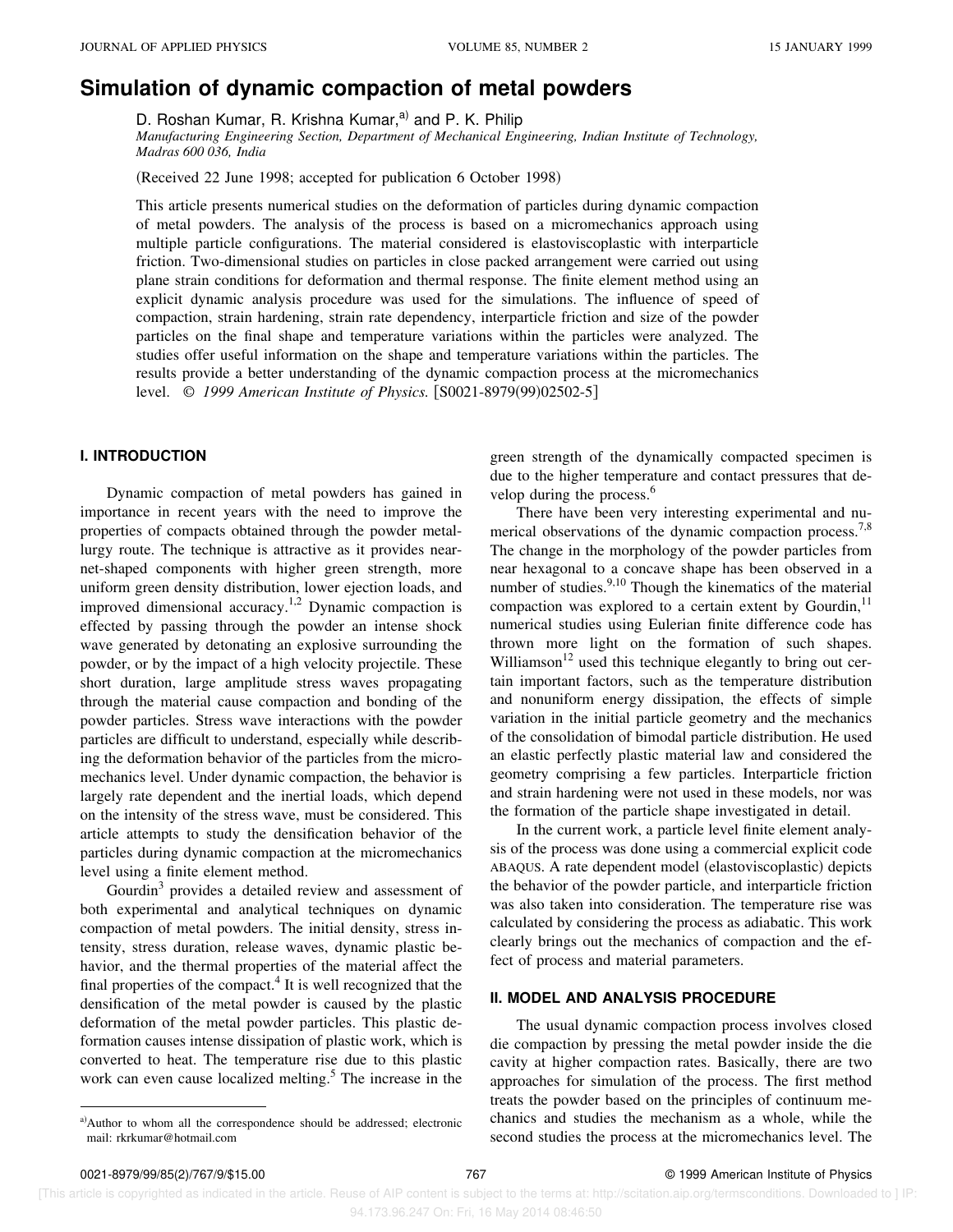

FIG. 1. Finite element model with top, bottom, and side plates.

current work involves numerical simulation in which a few powder particles and voids around them are explicitly modeled. A closely packed arrangement of steel particles of 100  $\mu$ m size was considered for the analysis. Figure 1 shows the initial configuration and the finite element discretization of the model used. The model consists of seven particles arranged in close contact with one another and comprises 2880 quadrilateral elements with 3195 nodes. Each particle consists of 480 elements and 529 nodes. The top plate, the base plate, and the side walls were modeled as rigid bodies with contact conditions specified at all interface regions. The simulations were performed as two dimensional plane strain analysis. Inspite of the limitations of two-dimensional analysis, the model is capable of predicting many important aspects of the compaction process. Due to the short time period of the process, adiabatic heat transfer analysis was performed thereby neglecting conductive and radiative heat transfer.<sup>12</sup>

The material considered was elastoviscoplastic with Young's modulus=200 GPa, initial yield strength  $=$  215 MPa, Poisson's ratio=0.3, specific heat=0.42 $\times$ 10<sup>3</sup> J/kg K. During dynamic loading conditions, the inelastic behavior of the material exhibits rate dependence and the flow stress increases, hence a viscoplastic model is essential for the analysis. The strain rate dependency was incorporated in the analysis using the overstress power law expressed as

$$
\mathbf{D}^{\text{pl}} = \beta \left\{ \frac{\bar{\sigma}}{\sigma_y} - 1 \right\}^n \quad \text{for } \bar{\sigma} \ge \sigma_y, \tag{1}
$$

where  $D<sup>pl</sup>$  is the plastic part of the strain rate tensor,  $\bar{\sigma}$  the yield strength at nonzero plastic strain, and  $\sigma_y$  the initial yield strength.  $\beta$  and  $n$  are the material properties. The yield strength  $\bar{\sigma}$  depends on the strain hardening property of the material. It is obtained using the tangent modulus value, which defines the strain hardening behavior of the material.

TABLE I. Process and material parameters used for numerical simulations.

 $\equiv$ 

| Compaction speed m/s                                                                                     | 300, 500, 1000                  |
|----------------------------------------------------------------------------------------------------------|---------------------------------|
|                                                                                                          |                                 |
| Interparticle friction coefficient                                                                       | 0.01, 0.1, 0.2, 0.3             |
| Viscosity parameter $\beta$ /s                                                                           | 10, 40, 1000, 2000              |
|                                                                                                          |                                 |
|                                                                                                          |                                 |
|                                                                                                          |                                 |
| Over stress power law index $n$<br>Strain hardening $E_T$ kN/mm <sup>2</sup><br>Particle size in microns | 4.5<br>0.0, 0.2<br>50, 100, 200 |

The shear stress transfer across the particle interfaces was provided through frictional contact and incorporated in the analysis using the Coulomb friction model. This is based on the principle that two contacting surfaces can carry shear stresses up to a certain magnitude across their interface before slipping relative to each other. The model assumes that no relative motion occurs if the equivalent frictional stress is less than the critical stress, which is expressed as  $\tau_{\rm crit}$  $= \mu p$ , where p is the contact pressure and  $\mu$  the coefficient of friction. The critical shear stress determines whether a contact point is in slipping or sticking condition.

The top punch was displaced downwards in a short duration of time thereby simulating the dynamic loading process. The analysis was performed at different compaction speeds and material properties. The various process and material parameters considered for the analysis are shown in Table I. The influence of speed of compaction, strain hardening, strain rate dependency, interparticle friction, and size of the powder particles on the final shape and temperature variations within the particles were analyzed.

The simulations were performed as a nonlinear explicit dynamic analysis procedure including adiabatic analysis using the general-purpose finite element package ABAQUS/ EXPLICIT. The method of explicit analysis is computationally efficient and used a large deformation theory which allows the model to undergo large displacements and rotations.<sup>13,14</sup> The explicit dynamic analysis procedure is based upon the implementation of an explicit integration rule using a diagonal lumped mass matrix. The explicit central difference operator satisfies the dynamic equilibrium equations at the beginning of the increment, the accelerations, calculated at time *t* using mass matrix and the residual. This is used to calculate the velocity at time  $t + \Delta t/2$  and the displacement at  $t + \Delta t$ . The number of operations involved is equal to the number of equations because the lumped mass matrix is diagonal and the equations are uncoupled. The equilibrium equations of motion of a material point in an explicit scheme can be expressed as

$$
\ddot{\mathbf{u}}^{(i)} = \mathbf{M}^{-1} (\mathbf{F}^{(i)} - \mathbf{I}^{(i)}), \tag{2}
$$

where **M** is the diagonal lumped mass matrix, **F** is the applied load vector, and **I** the internal force vector. The following relations are used for the calculation of velocity and displacement

$$
\dot{\mathbf{u}}^{(i+1/2)} = \dot{\mathbf{u}}^{(i-1/2)} + [(\Delta \mathbf{t}^{(i+1)} + \Delta \mathbf{t}^{(i)})/2] \ddot{\mathbf{u}}^{(i)}
$$
(3)

$$
\mathbf{u}^{(i+1)} = \mathbf{u}^{(i)} + \Delta t^{(i+1)} \dot{\mathbf{u}}^{(i+1/2)},
$$
\n(4)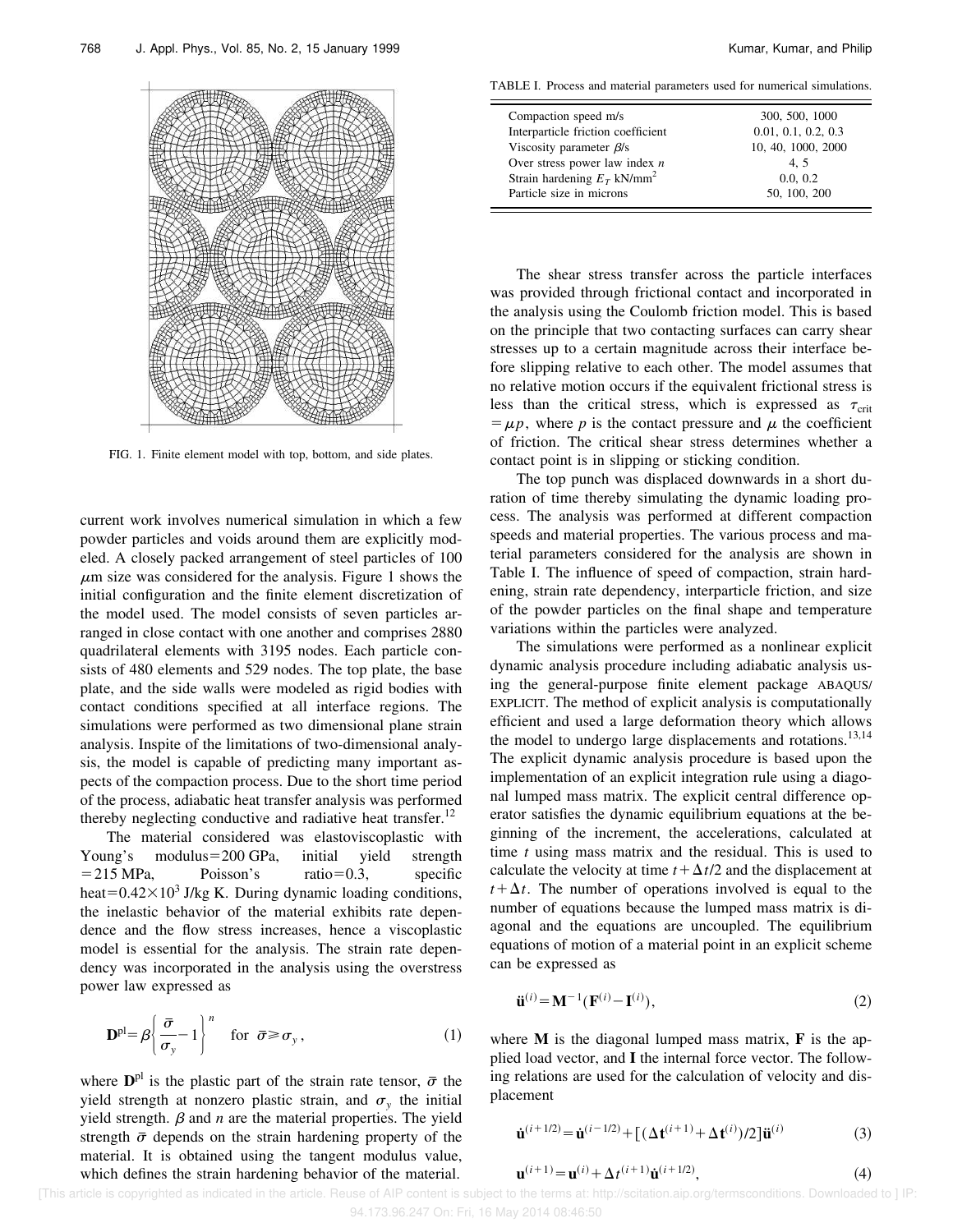where **u** is the displacement, **u** the velocity, and **u** the acceleration. The superscript "*i*" refers to increment number, (*i*  $-1/2$ ) and  $(i+1/2)$  refer to the mid increment values.

Once the displacement field is obtained, the strain and stress fields can be easily calculated. The central difference operator is explicit in that the kinematic state may be advanced using the known value of  $\mathbf{u}^{(i-1/2)}$  and  $\mathbf{u}^{(i)}$  from the previous increment. The analysis may take an extremely large number of increments, but each increment is relatively inexpensive and results in an economical solution. The explicit analysis is ideally suited for the simulation of high speed events such as dynamic compaction process.

#### **III. RESULTS AND DISCUSSION**

#### **A. Speed of compaction**

When a material is stressed with a suddenly applied load, the progress of the stress in the material is in the form of stress waves. Its velocity is a characteristic of the material and the amplitude depends on the intensity of the load applied. This type of loading has been simulated by displacing the top plate downwards through a distance of 30, 40, and 50  $\mu$ m in time periods of 100, 80, and 50 ns, corresponding to compaction speeds of 300, 500, and 1000 m/s, respectively. For each compaction speed, the displacement and time for displacement of the top plate are such that the stress waves during compaction reach beyond the middle portion of the lower layer of particles and the simulation stops before the stress waves reach the bottom plate and are reflected back.

The material considered was elastic perfectly viscoplastic with rate dependency parameters  $\beta$ =40 and *n*=4. The interparticle friction coefficient was considered as 0.01. Studies were concentrated on the deformation behavior of the center particle of the model whose deformation is affected only by contact pressures developed through the surrounding particles. It is well established that during quasistatic compaction, deformation occurs by the development of plastic strains from the interparticle contact locations and spreads towards the interior of the particles forming a hexagonal shaped configuration.15,16 But, as can be seen from this work, during dynamic compaction, the plastic strains develop from the loading end and spread through each layer of particles in the direction of the stress wave propagation. The intensity and the speed of the propagating stress wave which, in turn, depend on the compaction speed, influence the deformation of the particles. The final configuration of the particles obtained by dynamic compaction at speeds of 300, 500, and 1000 m/s are shown in Fig. 2. At compaction speeds of 300 m/s, the particle shape is near hexagonal as in case of quasistatic compaction. But at a compaction speed of 1000 m/s, the particle shape is convex on the upstream side of the shock propagation direction and concave on the downstream side.

The curved shape can be explained by observing the material velocity variations and the corresponding plastic strain developments within the particles at different stages during dynamic compaction. As the stress wave propagates downwards, the material attains higher velocities and plastically deforms. The presence of voids causes different mate-



FIG. 2. Particle configuration attained at different speeds of compaction. (a) 300, (b) 500, and (c) 1000 m/s.

rial speeds within the particle. The velocity distributions within the center particle and the bottom two particles of the initial configuration were analyzed to understand the kinematics of the shape formation. The magnitude and direction of the material velocities at different stages during compaction at speed of 1000 m/s are shown in Fig. 3. It can be observed from Figs.  $3(a)-3(c)$  that as the stress wave propagates downward, the deformation starts from this region. On reaching the surface of the particles near the voids, the stress waves lead to an increase in the material speed, as the voids offer less resistance to the flow of material in that region. Figure  $3(d)$  shows that at the point where the stress wave propagates to the next layer of particles, the material velocities at the lower sides of the top particle are very high compared to the material speeds within the top layer of the lower particles. This causes the lower layer particles to behave to a certain extent like a rigid body. Hence, the top particle deforms on to the top of the lower particles and takes the concave shape. As the stress propagates further down [Fig. 3 $(e)$ ], the interstitial voids are filled up by material extrusion and the peak is formed as observed in the microstructure inves-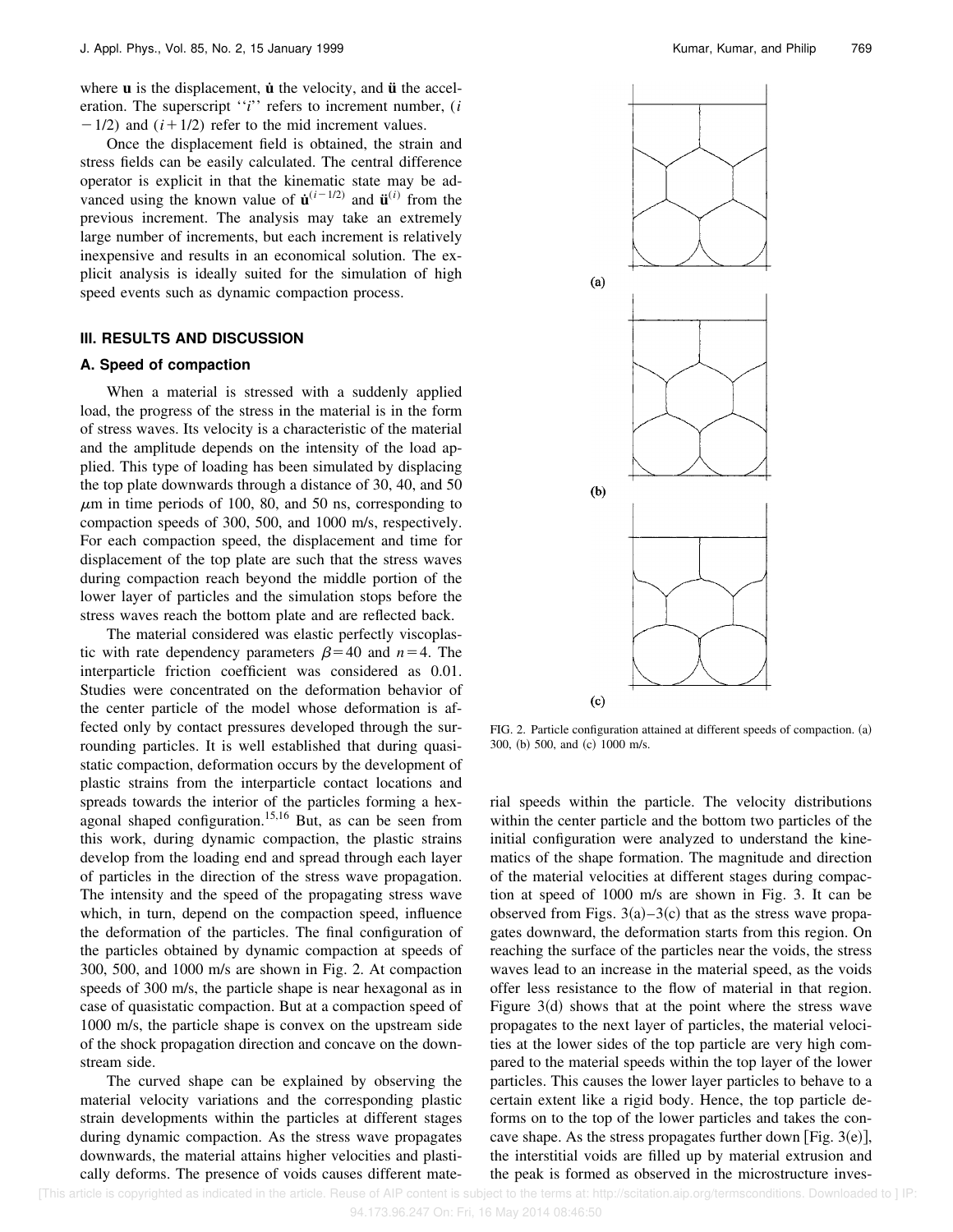

FIG. 3. Material velocities at different stages during compaction at speed of 1000 m/s. (a) Time,  $t = 20$  ns, max. velocity,  $v = 347$  m/s, (b)  $t = 30$  ns, *v*  $51316$  m/s, (c)  $t = 35$  ns,  $v = 1294$  m/s, (d)  $t = 40$  ns,  $v = 2169$  m/s, (e)  $t = 45$  ns,  $v = 2214$  m/s, and (f)  $t = 50$  ns,  $v = 3665$  m/s.

tigations reported earlier.<sup>11</sup> At later stages [Fig. 3(f)], the particles move downward as a whole and the shape formed remains unaltered.

The above phenomenon can also be observed clearly by examining the development of plastic deformation. The material velocities occurring in the particles due to the stress waves cause plastic deformation. Figure 4 shows the equivalent plastic strain development at different stages at a compaction speed of 1000 m/s. Plastic strains develop from the top and spread downwards in the direction of the stress propagation. Figures  $4(a) - 4(c)$  show the spread of plastic strains during the initial stages of compaction. Figure  $4(d)$ shows the stage where the lower particles have attained only very low plastic strains when compared to the strains in the top particle. This causes the top particle to deform plastically on top of the lower particles [Fig.  $4(e)$ ]. Further, the top particle plastically deforms and fills the interstitial voids, thereby forming a sharp peaked structure on the lower part of the particles. The plastic strain development pattern correlates well with the velocity distributions described earlier.

On the other hand, when the compaction speeds are lower, strains develop at the interparticle contact region as in the quasistatic process. At a compaction speed of 300 m/s, due to the propagation of the stress wave from the region of loading, the plastic strains spread downwards. Strains at the interparticle contact regions also increase simultaneously, as in the case of quasistatic compaction but at a lower magnitude. Figure 5 shows the equivalent plastic strain development at various stages during dynamic compaction at 300 m/s. Figure  $5(a)$  shows the spread of plastic strains downwards from the top and Fig.  $5(b)$  shows further spread of plastic strains and the subsequent development of strains at the interparticle contact regions. Figures  $5(c)$  and  $5(d)$  show the spread of plastic strains further downwards and the simultaneous increase of strain at the interparticle contact region thereby increasing the particle contact lengths. Figure  $5(e)$  shows the instant at which the strains spread to the next layer of particles and when the interparticle contact lengthens. The further spread of the plastic strain is shown in Fig.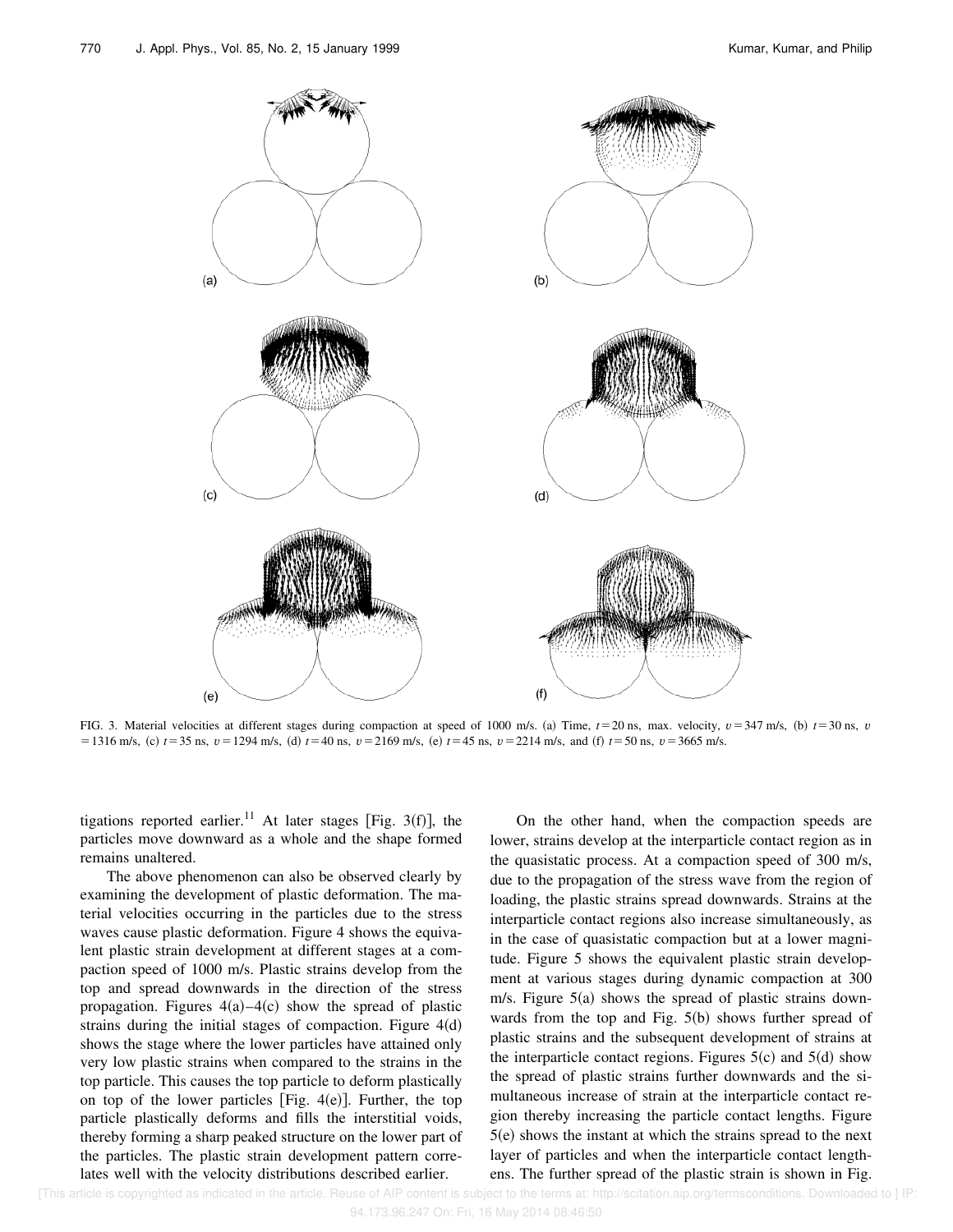

FIG. 4. Equivalent plastic strain development at different stages during compaction at speed of 1000 m/s. (a) 20, (b) 30, (c) 35, (d) 40, (e) 45, and (f) 50 ns.

 $5(f)$ . This explains the formation of hexagonal shape of the particles at lower speeds of compaction.

The strain rate dependency of the material has been incorporated in the analysis by using the overstress power law as expressed in Eq.  $(1)$ . The effect of rate dependency on the particle shape formation was studied by varying the rate dependency material parameters  $\cdot \beta$ " and  $\cdot \cdot n$ ". Figure 6 shows the final configuration at compaction speed of 500 m/s with  $\beta$ =40 and *n*=5. It may be observed that the particles have acquired a concave shape. The shape of the particles at identical conditions and with  $n=4$  is seen to be hexagonal [Fig.  $2(b)$ ]. Hence, it can be inferred that with an increase in the value of *n*, the rate dependency of the material reduces and the particles change from hexagonal to curved shape. The effect of viscosity parameter  $\beta$  on the particle shape was further analyzed by varying the value at 10, 1000, and 2000, with  $n=4$  at compaction speed of 500 m/s. The final configurations obtained are shown in Fig. 7. At  $\beta$ =10, the shape is hexagonal but with higher values of 1000 and 2000, the material becomes less rate dependent and the particle shape changes to concave. These results bring out the effect of rate dependency of the material on the final shape of the particles during dynamic compaction.

#### **B. Temperature variations**

The passing of stress waves through the powder particles generates intense plastic deformation, mainly at the periphery of the particles. The combination of this plastic deformation and friction between particle raises the temperature as a consequence of adiabatic heating. This raises the preferential heating of the particle surfaces to high temperature, which can even lead to localized melting. However, the adiabatically heated material cools rapidly due to the heat flow towards the core of the particle, which is at relatively lower temperature level. The compaction speeds and material properties of the powder influence the magnitude and the location of these high temperature regions. Figure 8 shows the temperature variations within the center particle of the model at different speeds of compaction. Higher temperatures have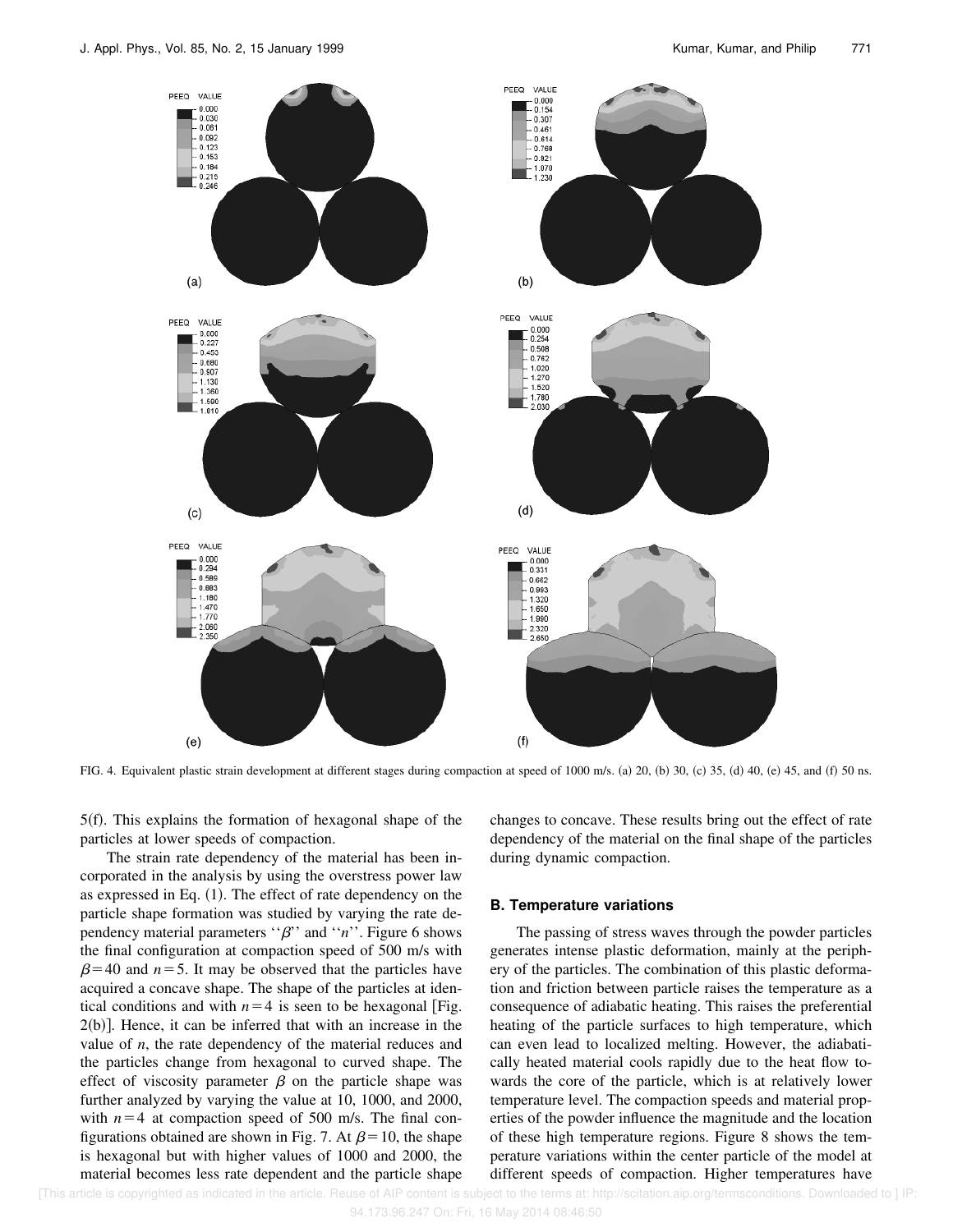

FIG. 5. Equivalent plastic strain development at different stages during compaction at speed of 300 m/s. (a) 40, (b) 60, (c) 70, (d) 80, (e) 90, and (f) 100 ns.

been observed on the particle surface near the void regions in the initial configuration. This can be attributed to the higher velocities and contact pressures at these locations and, hence, the surface temperature rises with the increase in compaction speed. The temperature variations on the surface of the particle near the void region, where it was maximum, observed during compaction at various speeds are shown in Fig. 9. At higher compaction speeds, it was observed that the surface temperature increases high enough to cause localized melting and, hence, form strong interparticle bonds. Figure 10 shows the temperature variations at the interior of the particle during compaction at different speeds. The interior attains relatively low temperature compared to the surface.

The effect of rate dependency of the material on the temperature variations within the particles was also studied. The temperature variations within the center particle at a compaction speed of 500 m/s with rate dependency parameters  $\beta$ =40 and *n*=5 were analyzed. As discussed earlier, increasing the value of *n* reduces the rate dependency of the material and hence the temperature can be expected to be lower. Compared with identical conditions and  $n=4$  [Fig.  $8(b)$ , it was observed that the maximum surface temperature within the particle drops from 2850 to 2300 K and the interior temperature from 1100 to 711 K. The effect of parameter  $\beta$  on the temperature variation within the particle at a compaction speed of 500 m/s was further analyzed. The increase in  $\beta$  value reduces the rate dependency of the material, and the temperature attained also drops. With  $\beta=10$ , 1000, and 2000, the maximum surface temperature attained is 4860, 2120, and 1860 K, respectively, and the interior temperature 1580, 700, and 593 K.



FIG. 6. Particle configuration at compaction speed of 500 m/s with rate dependency parameters  $\beta$ =40 and *n*=5.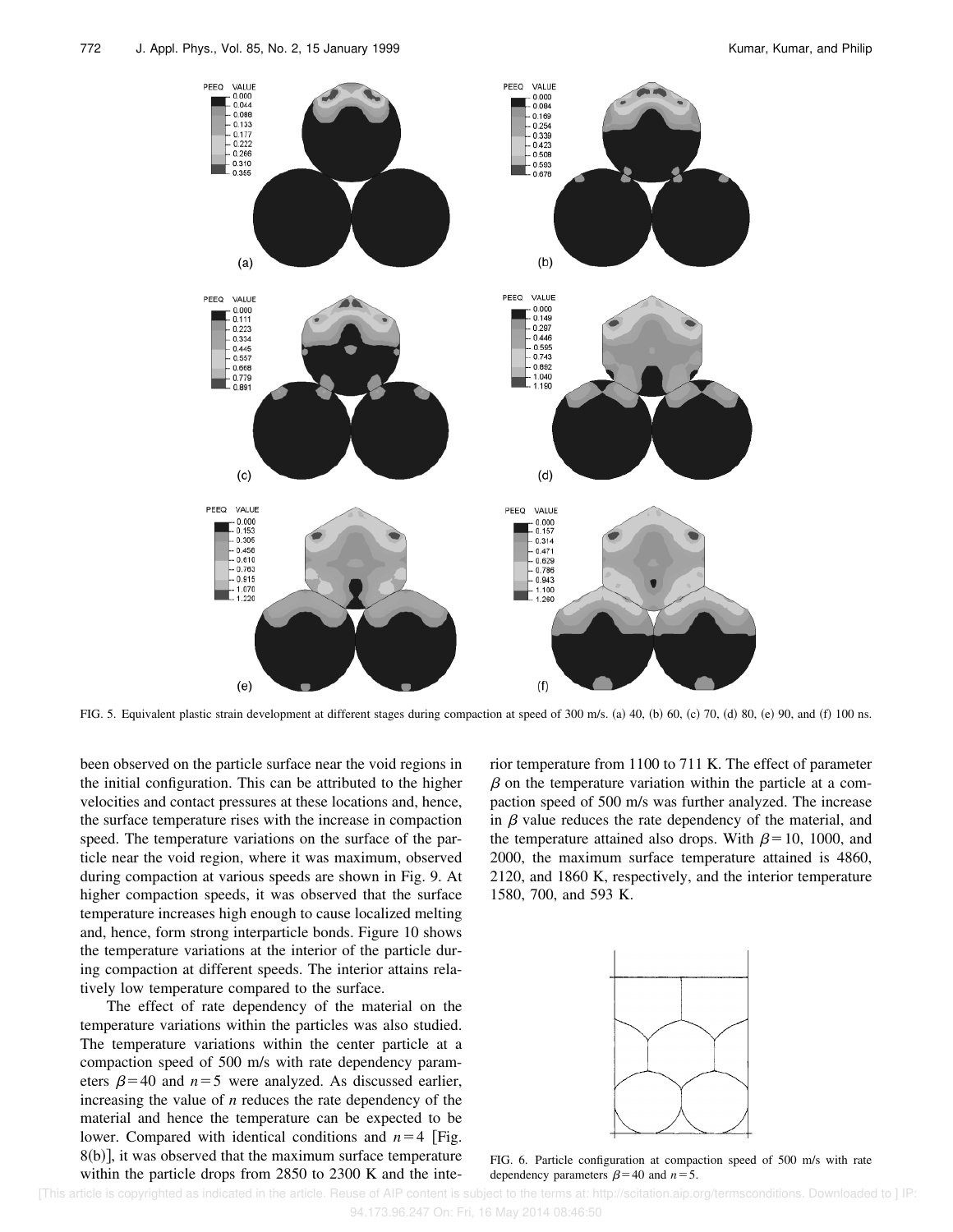

FIG. 7. Particle configuration at compaction speed of 500 m/s with rate dependency parameters  $n=4$ , and (a)  $\beta=10$ , (b)  $\beta=1000$ , and (c)  $\beta$  $=2000.$ 

#### **C. Interparticle friction**

The friction between particles is controlled greatly by the irregularities and the texture of the particle surface. Under dynamic conditions, interparticle friction increases due to the particles shearing past one another at high speeds in contrast to the quasistatic loading conditions.<sup>17</sup> Numerical studies were performed using the original model with friction coefficients of 0.01, 0.1, 0.2, and 0.3. The temperature profile obtained within the center particle for different friction values were observed to be similar except for magnitude at the higher temperature locations. Figure 11 shows the temperature variations at the maximum temperature region on the surface of the particles at a compaction speed of 500 m/s for different friction coefficients. Temperature increases on the surface of the particle have been observed for higher friction values. At a friction value of 0.01, the surface temperature reached 1604 K, whereas for a friction value of 0.3, the temperature rises to 2730 K.



FIG. 8. Temperature contours within the center particle at different speeds of compaction (a) 300, (b) 500, and (c) 1000 m/s.

#### **D. Effect of strain hardening**

The powder particle behavior following dynamic loading may also depend on the strain hardening properties of the material. To understand this effect, the material was considered elastoviscoplastic with strain hardening. A tangent modulus  $E_T$  of 0.2 kN/mm<sup>2</sup> was introduced to the original model and studies were performed at compaction speeds of 300, 500, and 1000 m/s. The final shape of the particles and temperature variations obtained were analyzed. At a speed of 300 m/s, the shape is hexagonal and at 1000 m/s the shape changes to concave. The results reveal that the final configuration remains approximately the same as without strain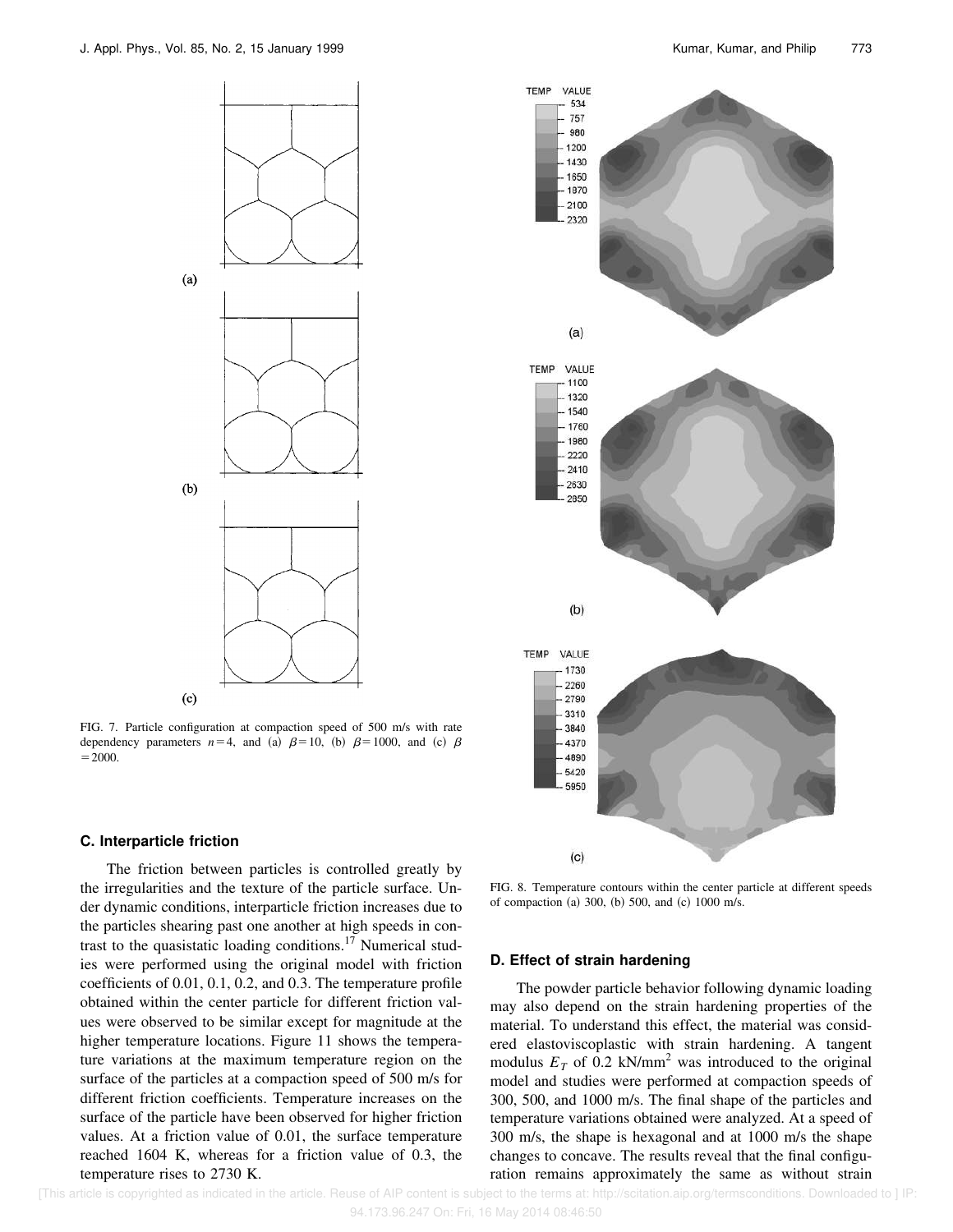

FIG. 9. Temperature variations at the maximum temperature region on the surface of the particle during compaction at speeds of 300, 500, and 1000 m/s.

hardening, and the particle temperature profiles are also identical though the magnitude of the surface temperature is observed to be higher. At 300 m/s, the maximum temperature attained was 3760 K but at compaction speed of 1000 m/s, it reached as high as 9000 K. From the results, it can be concluded that the strain hardening properties of the material do not alter the shape of the particle but increases the surface temperature of the particles at different speeds of compaction.

#### **E. Effect of particle size**

Studies were further extended to analyze the effect of variations in the particle size. Finite element models were created with similar configuration as in the initial case with particle sizes of 50 and 200  $\mu$ m. Numerical experiments were performed on these models considering the material as elastic perfectly viscoplastic at compaction speed of 500 m/s. It was observed from the results that the final configuration of the particles remains almost identical for different particle sizes of 50, 100, and 200  $\mu$ m. Plastic strains were observed



FIG. 10. Temperature variations at interior of the particle during compaction at speeds of 300, 500, and 1000 m/s.



FIG. 11. Temperature variations at the maximum temperature region on the surface of the particle during compaction at speed of 500 m/s for different interparticle friction values.

to increase as the size of the particle reduced and the surface temperature rose correspondingly. With a particle size of 50  $\mu$ m, the peak temperature attained at the surface was 3770 K whereas with 200  $\mu$ m size particle, the maximum surface temperature attained was 2240 K.

#### **IV. CONCLUSIONS**

Dynamic compaction process has been simulated and discussed based on particle level studies. A variety of numerical experiments has been conducted to provide an insight into the behavior of the particles under such loading conditions. The deformation pattern and temperature variations within the particle at different process and material parameters have been analyzed. At higher speeds of compaction, the particles attain a convex shape at the top portion and concave shape with sharp peaks at the lower part. The kinematics of the formation of this particular shape has been explained by the increase in material velocities near the void regions as the deformations take place. Localized high temperature regions are observed on the particle surfaces, which depend on such parameters as compaction speed, interparticle friction, rate dependency, strain hardening, and size of the particles. The temperature increase is of primary importance as it causes interparticle welding and provides better strength for the dynamically compacted parts.

#### **ACKNOWLEDGMENTS**

The authors thank Hibbitt, Karlsson, and Sorensen, Inc. for providing an educational licence for the ABAQUS/ EXPLICIT package to the Center for Finite Element Analysis and Design where this study was done.

- $1$ N. W. Page and P. D. Killen, Powder Metall. **30**, 233 (1987).
- <sup>2</sup>B. M. Butcher and C. H. Karnes, J. Appl. Phys. **40**, 2967 (1969).
- <sup>3</sup> W. H. Gourdin, Prog. Mater. Sci. **30**, 39 (1986).
- <sup>4</sup>P. Kasiraj, T. Vreeland, Jr., R. B. Schwarz, and T. J. Ahrens, Acta Metall. **32**, 1235 (1984).
- <sup>5</sup>G. Alvarez, A. C. Gonzalez, and J. C. Cuyas, Powder Metall. **32**, 53  $(1986)$ .
- <sup>6</sup>D. G. Morris, Mater. Sci. Eng. **57**, 187 (1983).

 [This article is copyrighted as indicated in the article. Reuse of AIP content is subject to the terms at: http://scitation.aip.org/termsconditions. Downloaded to ] IP: 94.173.96.247 On: Fri, 16 May 2014 08:46:50